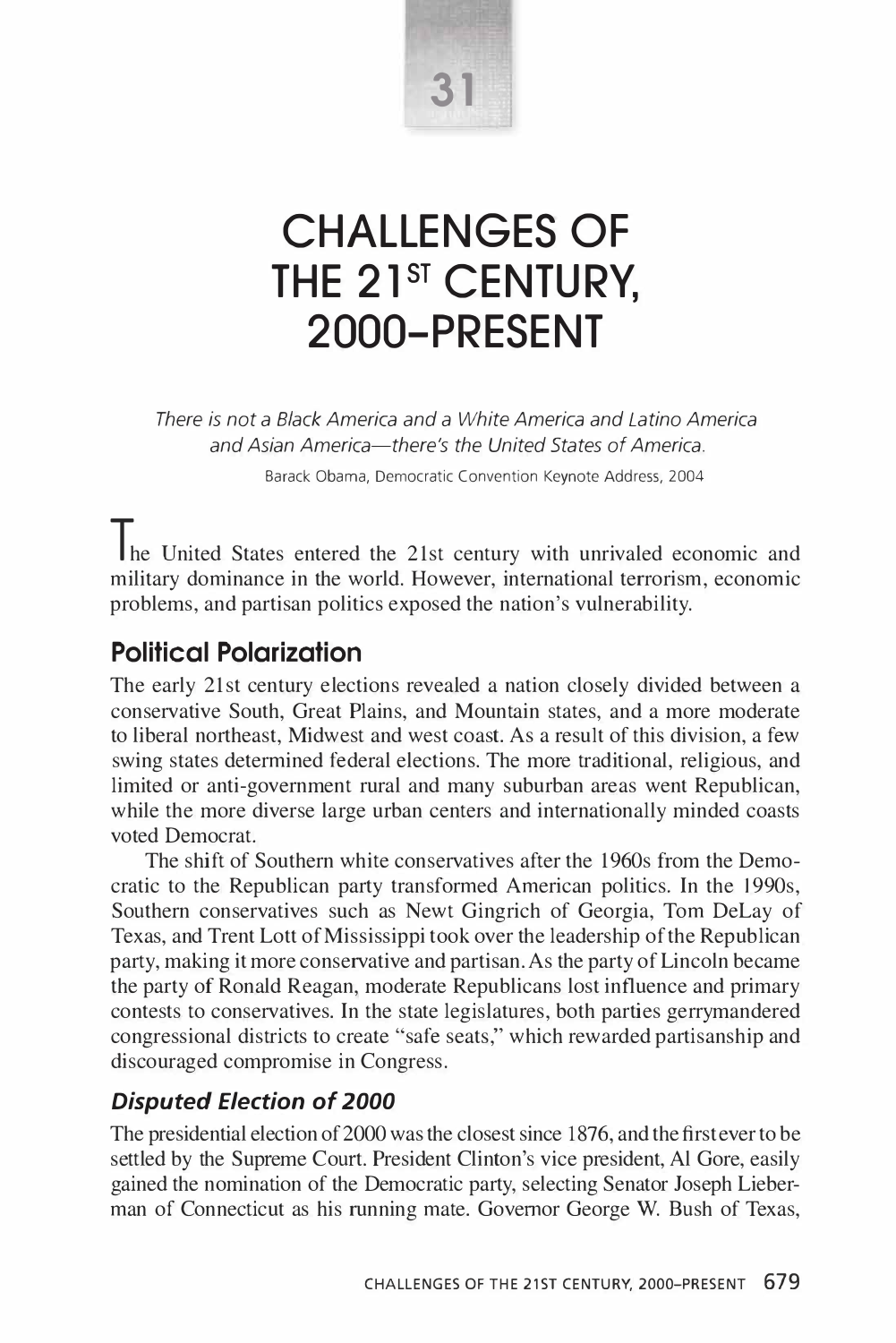eldest son of former President George H. W. Bush, won the nomination of the Republican party, and selected Dick Cheney, a veteran of the Reagan and elder Bush administrations, as his running mate. Both candidates fought over the moderate and independent vote, Gore as a champion of "working families" and Bush running as "a compassionate conservative." Ralph Nader, the candidate for the Green party, ran a distant third, but he probably took enough votes from Gore to make a difference in Florida and other states.

Gore received more than 500,000 more popular votes nationwide than Bush, but victory hinged on who won Florida's 25 electoral votes. Bush led by only 537 popular votes in Florida after a partial recount. Then the Democrats asked for manual recounts of the error-prone punch cards. The Supreme Court of Florida ordered recounts of all the votes, but the U.S. Supreme Court overruled them in a split 5-4 decision that matched the party loyalty of the justices. In *Bush v. Gore,* the majority ruled that the varying standards used in Florida's recount violated the Equal-Protection Clause of the 14th Amendment. Al Gore ended the election crisis by accepting the ruling. Governor Bush won with 271 electoral votes against Gore's 266. (One elector abstained.)



**PRESIDENTIAL ELECTION** 2000, **ELECTORAL VOTES BY STATE** 

### *Domestic Policies of the George W. Bush Administration*

President George W. Bush aggressively pushed his conservative agenda: tax cuts, deregulation, federal aid to faith-based organizations, pro-life legislation, school choice, privatization of Social Security and Medicare, drilling for oil and gas in the Alaska wildlife refuge, and voluntary environmental standards for industry.

**Republican Tax Cuts** In 2001, Congress, enjoying rare budget surpluses, passed a \$1.35 trillion dollar tax cut spread over ten years. The bill lowered the top tax bracket, gradually eliminated estate taxes, increased the child tax credit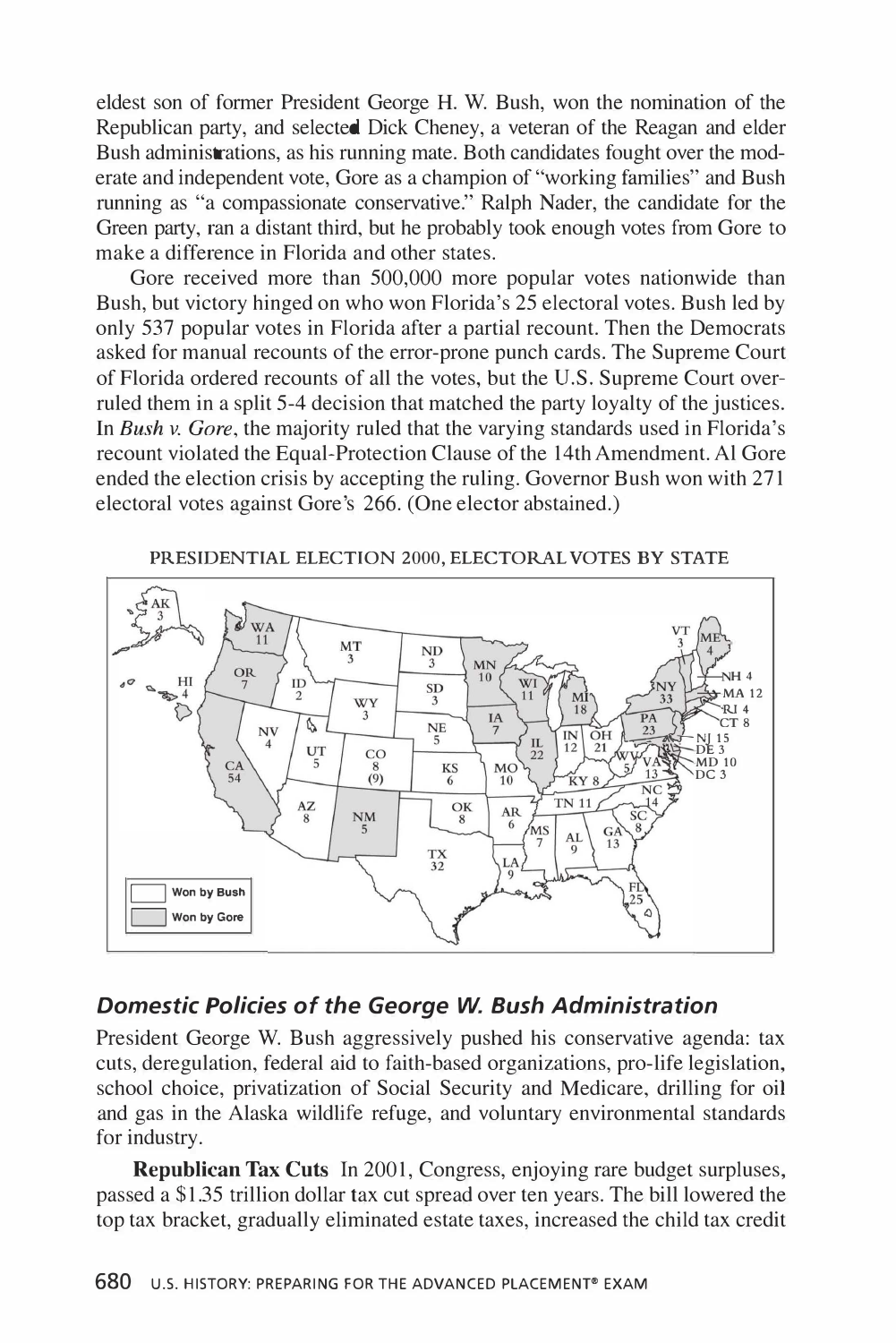and limits for IRA and 401(k) contributions, and gave all taxpayers an immediate tax rebate. In 2003, President Bush pushed through another round of tax cuts for stock dividends, capital gains, and married couples. Democrats criticized the tax cuts for giving most of the benefits to the richest 5 percent of the population, and for contributing to the doubling of the national debt during the Bush presidency from about \$5 trillion to \$10 trillion.

**Educational and Health Reform** President Bush championed the bipartisan No Child Left Behind Act. It aimed to improve student performance and close the gap between well-to-do and poor students in the public schools through testing of all students nationwide, granting students the right to transfer to better schools, funding stronger reading programs, and training high-quality teachers. Republicans also passed laws to give seniors in Medicare the option to enroll in private insurance companies. Congress also fulfilled a campaign promise by President Bush to provide prescription drug coverage for seniors. Democrats criticized the legislation as primarily designed to profit insurance and drug companies.

**Economic Bubbles and Corruption** The technology boom of the 1990s peaked in 2000, and was over by 2002. The stock market crashed; the Dow Jones Average fell by 38 percent. The unemployment rate climbed to 6 percent, and the number of people living in poverty increased for the first time in eight years. Fraud and dishonesty committed by business leaders also hurt the stock market and consumer confidence in the economy. For example, the large corporations Enron and World Com had "cooked their books" (falsified stated earnings and profits) with the help of accounting companies. The Federal Reserve fought the recession by cutting interest rates to 1.25 percent, the lowest in 50 years. The end of the technology boom-bust cycle (1995-2002) encouraged many investors to move their money into real estate, which created another speculative "bubble" (2002-2007) that would burst with even more tragic consequences in Bush's second term.

#### *The War on Terrorism*

Terrorism dominated U.S. foreign policy after September 11, 2001. George W. Bush entered the White House with no foreign policy experience, but surrounded himself with veterans of prior Republican administrations, such as his Vice President Dick Cheney, who served as Secretary of Defense under his father. General Colin Powell became his Secretary of State, the first African American to hold the job. President Bush's confident and aggressive approach against terrorism won over many Americans, but his administration often alienated other nations.

**Roots of Terrorism** The United States was faulted by many in the Arab world for siding with Israel in the deadly cycle of Palestinian terror-bombing and Israeli reprisals. However, the causes of anti-Americanism often went deeper. After World War I, the Ottoman Empire, the last of the Islamic empires, was replaced in the Middle East by Western-style, secular nation-states. Religious fundamentalists decried modernization and the corruption of the "House of Islam," an ancient Islamic ideal of a realm governed by the precepts of the Koran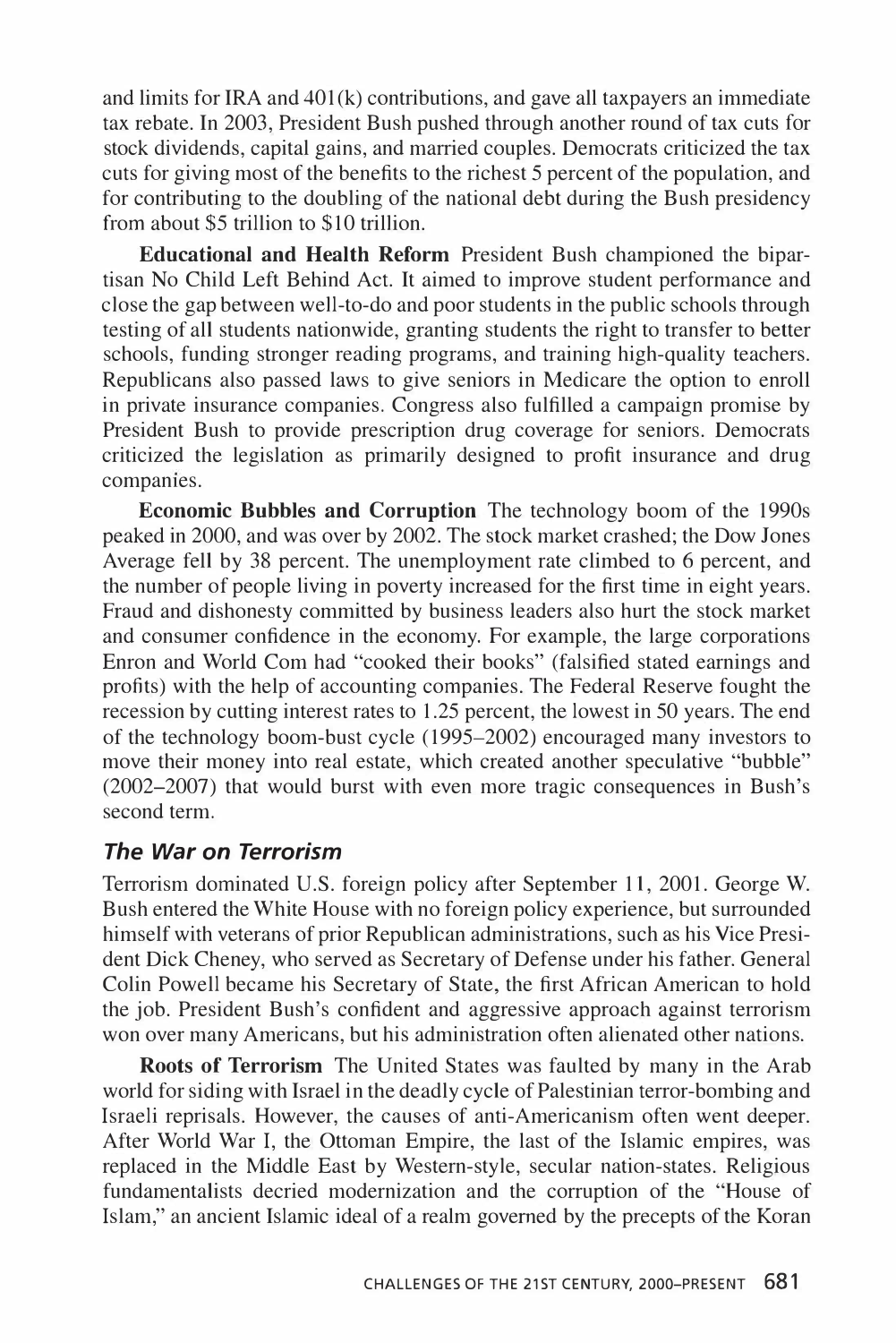and Sharia law. The stationing of U.S. troops in the Middle East after the Gulf War was seen as another violation of their lands. Islamic extremists, such as Osama bin Laden and the supporters of Al-Qaeda ("The Base"), preached jihad, which they defined as a holy war against the "Jews and Crusaders" to restore a Islamic caliphate or realm from Africa and the Middle East through East Asia. The restrictive economic and political conditions in the Middle East also provided a fertile breeding ground for recruiting extremists.

**Early Terrorist Attacks** A truck bombing of the World Trade Center in New York City in 1993 that killed six people brought home for the first time the threat posed by Islamic extremists. In 1998, the United States responded to the terrorist bombing of two U.S. embassies in Kenya and Tanzania by bombing Al-



2001. Wikimedia Commons/Michael Foran in 1941, and they empowered the

Qaeda camps in Afghanistan and the Sudan. Their leader, Osama bin Laden, had fled to Afghanistan and allied himself with the Taliban, the Islamic fundamentalists who had taken over Afghanistan. In 2000, U.S. armed forces also learned the nature of "asymmetric" warfare conducted by terrorists, when two suicide bombers in a small rubber boat nearly sank a billion dollar warship, the USS *Cole,* docked in Yemen.

**September 11, 2001** The coordinated attacks by Al-Qaeda terrorists in commercial airliners on the twin towers of the World Trade Center in New York City, the Pentagon near Washington, D.C., and a fourth plane that crashed in Pennsylvania claimed nearly 3,000 lives. The attacks galvanized public opinion as nothing since the **Source:** World Trade Center, September 11, Japanese attack on Pearl Harbor Bush administration to take action.

**War in Afghanistan** President Bush declared that he wanted Osama bin Laden and other Al-Qaeda leaders "dead or alive." After the Taliban refused to turn over bin Laden and his associates, their government was quickly overthrown in the fall of 2001 by a combination of U.S. bombing, U.S. Special Forces, and Afghan troops in the anti-Taliban Northern Alliance. American and Afghan forces continued to pursue the remnants of Al-Qaeda in the mountains bordering Pakistan, but they failed to capture bin Laden. Hamid Karzai, with support from the United States, became head of the government in Kabul, but Afghanistan remained unstable and divided by the Taliban insurgency and tribal conflicts.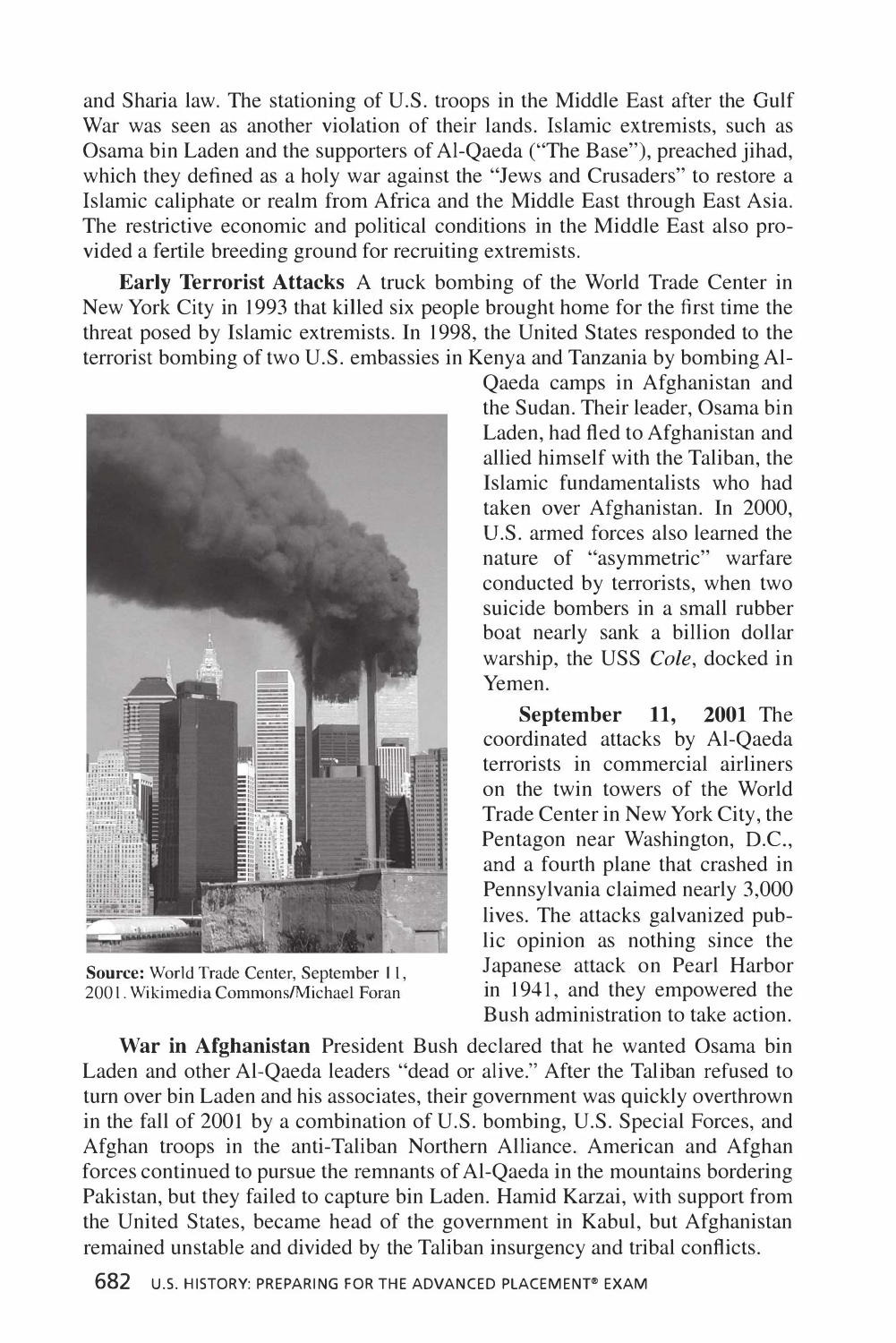**Homeland Security** After the 9/11 attacks, most Americans were willing to accept background checks and airport searches. The Patriot Acts of 2001 and 2003 gave unparalleled powers to the U.S. government to obtain information and expand surveillance and arrest powers. However, many Americans were troubled by unlimited wiretaps, the collection of records about cell phone calls and emails, the use of military tribunals to try suspects accused of terrorism, and the imprisonment of suspects indefinitely at a U.S. prison in Guantánamo, Cuba.

To enhance security, the Bush administration created a new Homeland Security Department by combining more than 20 federal agencies with 170,000 employees, including the Secret Service, the Coast Guard, and ones dealing with customs and immigration. This was the largest reorganization of government since the creation of the Department of Defense after World War II. Many in Congress questioned why the FBI and CIA were left out of the new department. In 2004, a bipartisan commission on terrorism criticized the FBI and the CIA, as well as the Defense Department, for failing to work together to "connect the dots" that may have uncovered the 9/11 plot. Congress followed up on their recommendations, creating a Director of National Intelligence with the difficult job of coordinating the intelligence activities of all agencies.

**George W. Bush Foreign Policy** President Bush worked with European nations to expand the European Union and NATO, supported admission of China to the World Trade Organization, and brokered conflicts between India and Pakistan. However, the Bush administration refused to join the Kyoto Accord to prevent global warming, walked out of a U.N. conference on racism, abandoned the 1972 Anti-Ballistic Missile Treaty with Russia, and for years would not negotiate with North Korea or Iran. Critics questioned whether the administration valued cooperation with the nations of the world or instead followed a unilateralist approach. The president argued, in what became known as the "Bush Doctrine," that the old policies of containment and deterrence were no longer effective in a world of stateless terrorism. To protect America, the president claimed that the United States would be justified in using pre-emptive attacks to stop the acquisition and use of weapons of mass destruction (WMDs) by terrorists and by nations that support terrorism.

**Iraq War** President Bush, in his 2002 State of the Union Address, singled out Iraq, North Korea, and Iran as the "axis of evil." While U.S. intelligence agencies were finding no link between Iraq's Saddam Hussein and the September 11, 2001, attacks, the Bush administration pursued a pre-emptive attack on Iraq before Saddam Hussein could build and distribute WMDs (nuclear and biological) to terrorists. Late in 2002, Secretary of State Powell negotiated an inspection plan with the U.N. Security Council, which Iraq accepted. In the following months, the U.N. inspectors failed to find WMDs in Iraq. Nevertheless, the Bush administration continued to present claims of their existence based on intelligence information that proved false.

**Operation Iraqi Freedom** In early 2003, President Bush declared that Iraq had not complied with numerous U.N. resolutions, and that "the game was over." Without support of the U.N. Security Council, the United States launched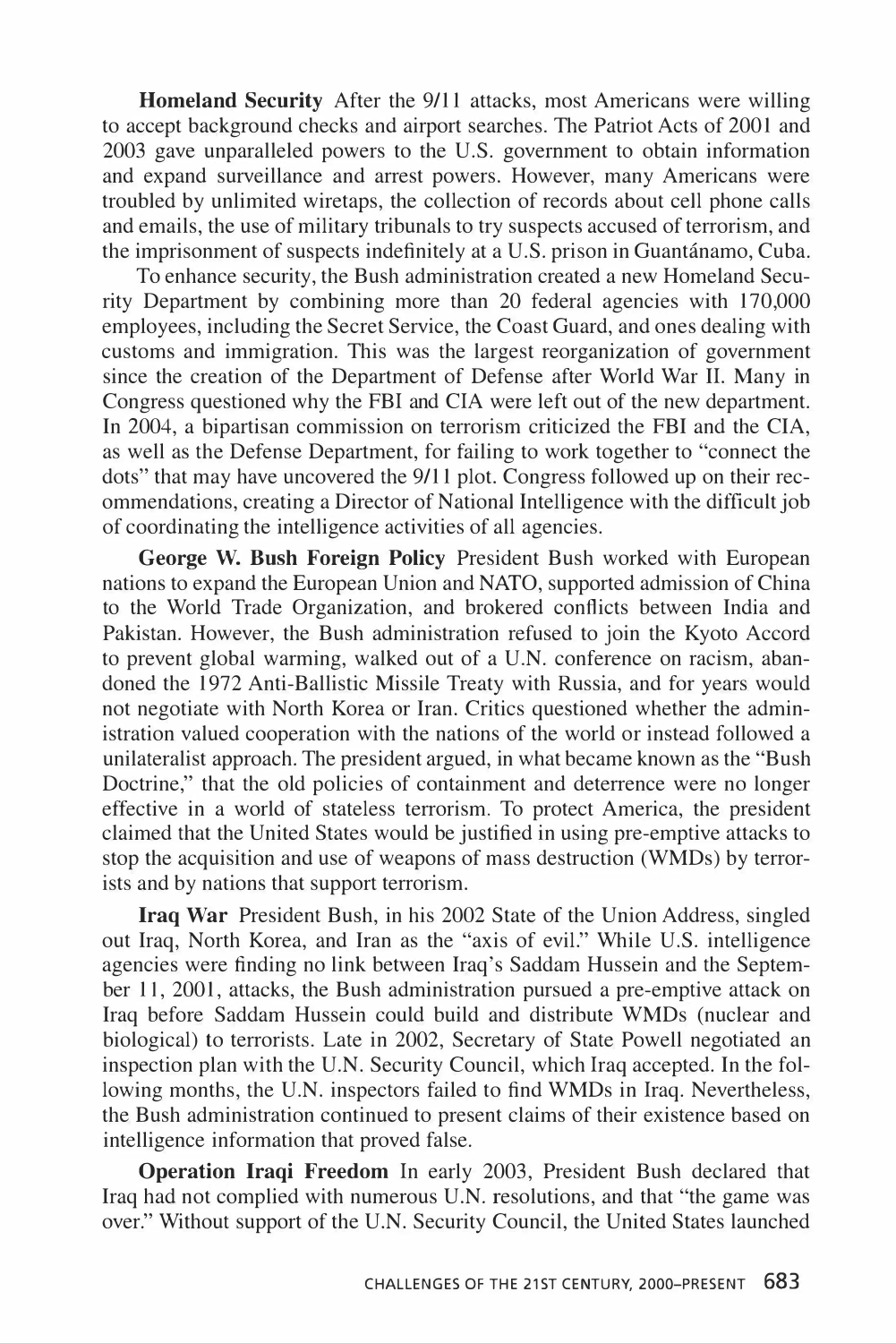air attacks on Iraq on March 19. In less than four weeks, U.S. armed forces, with the support of the British and other allies, overran Iraqi forces, captured the capital city, Baghdad, and ended Hussein's dictatorship. When U.S. forces could not find WMDs in Iraq, criticism of the "war of choice" and the "regime change" mounted both at home and overseas.

The defeat of the Iraq army and the capture of Saddam Hussein in late 2003 did not end the violence in Iraq. Diverse groups of insurgents (Sunni followers of the former dictator, Shiite militias, and foreign fighters, including Al-Qaeda) continued to attacked U.S. and allied troops and one another. Millions of Iraqis fled the country or were displaced by the sectarian attacks. The Bush administration was widely criticized for going into Iraq without sufficient troops to control the country and for disbanding the Iraqi army. Pictures of the barbaric treatment of prisoners by U.S. troops at Abu Ghraib further diminished America's reputation in Iraq and around the world.

#### *Elections of 2004 and* **a** *Bush Second Term*

The Democrats approached the elections of 2004 optimistic that they could unseat the incumbent president burdened by an increasingly unpopular war and limited economic recovery. Democratic voters selected Senator John Kerry of Massachusetts as their presidential candidate. The Republicans successfully energized their conservative base on issues such as the war against terrorism, more tax cuts, and opposition to gay marriage and abortion.

President Bush received 51 percent of the popular vote and captured 286 electoral votes to Kerry's 252. The Republicans also expanded their majorities in the Senate and House, and continued to gain on the state level, especially in the South. This left the party in its strongest position since the 1920s.

**Four More Years at War** The reconstruction of Iraq had made some headway by 2005 when the Iraqis held their first election, created a national assembly, and selected a prime minister and cabinet ministries, but the violence continued. The Sunni minority that had ruled Iraq under Hussein began to work with the Shiite majority and the Kurds in the new government. At first, these steps did little to reduce violence, which killed on the average 100 Americans and 3,000 Iraqis a month. In the United States, the bipartisan Iraqi Study Group recommended steps to have the Iraqis take greater responsibility for their country and set a timeline for U.S. withdrawal. President Bush rejected a timetable, and in early 2007 sent an additional 30,000 troops in a "surge" to establish order. By late 2008, militia violence and American deaths were down in Iraq, and the United States had started to turn over control of the provinces to the Iraqi government.

In Afghanistan, the Taliban stepped up their attacks. For the first time, the number of Americans killed there outnumbered those killed in Iraq. President Bush turned over to the next president two unresolved wars and incomplete efforts to deal with nuclear threats from Iran and North Korea. The Bush administration, though, did have the satisfaction of knowing that there had not been another major terrorist attack in the United States since September 11, 2001.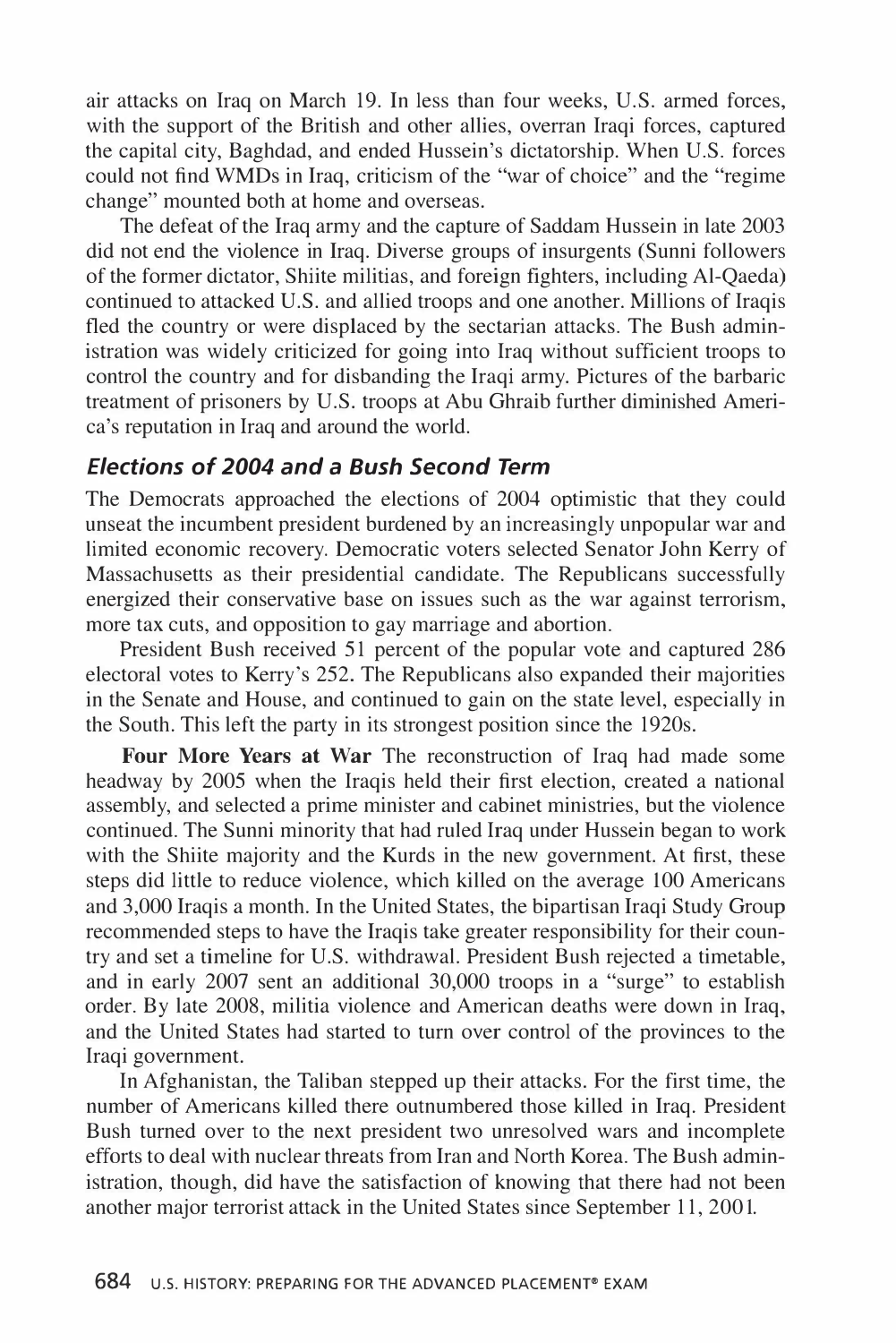**Washington Politics** After his re-election victory in 2004, President Bush pushed Congress to privatize Social Security by encouraging Americans to invest part of their Social Security payroll deductions in various market investments. His administration also argued for immigration reform, which was blocked by conservatives who criticized it as "amnesty" for undocumented immigrants. When Hurricane Katrina hit the Gulf Coast hard and flooded New Orleans in August 2005, the Federal Emergency Management Agency (FEMA) failed both to anticipate and respond to the crisis. More than 1,000 people died, and tens of thousands of others (mostly poor people) were left in desperate conditions. A variety of scandals tarnished many Republicans. Some of these scandals involved taking bribes from lobbyists, committing perjury and obstruction of justice, and having improper relations with congressional pages. The Republican majority leader of the House, Tom DeLay, was forced to resign over his gerrymandering scheme in Texas.

These failures, along with dissatisfaction with the Iraq War, helped the Democrats win control of both houses of Congress in 2006. President Bush, however, did leave a lasting impact on the federal courts by appointing two conservatives to the Supreme Court-John Roberts (as Chief Justice) and Samuel Alito-and increasing conservative majorities in the federal appellate courts.

**The Great Recession** The housing boom of 2002-2007 was fueled by risky subprime mortgages and speculators who borrowed to "flip" properties for a quick profit. Wall Street firms packaged these high-risk loans into a variety of complex investments ("securitization"), and sold them to unsuspecting investors around the world. However, as soon as housing prices started to dip, the bubble burst. Prices collapsed, foreclosures climbed, and investments worth trillions of dollars lost value. Investors panicked, which caused many banks and financial institutions at home and overseas to face failure. This resulted in a credit or "liquidity" crisis, because banks either lacked funds or were afraid to make the loans to businesses and consumers necessary for the day-to-day functioning of the economy.

As the crisis deepened within credit markets, Americans were also hit with soaring gas prices (well over \$4 a gallon), stock market declines of more than 40 percent, and rising unemployment. In early 2008, the federal government tried a \$170 billion stimulus package and took over a few critical financial institutions, such as quasi-governmental mortgage institutions, Fannie Mae and Freddie Mac.

However, the crisis was not over. In September, the bankruptcy of the large Wall Street investment bank Lehman Brothers led to panic in the financial industry. This forced the Bush administration to ask Congress for additional funds to help U.S. banks and restore the credit markets. The controversial Economic Stabilization Act of 2008 was passed, creating a \$700 billion Troubled Assets Relief Program (TARP) to purchase failing assets that included mortgages and mortgage-related securities from financial institutions. Conservatives attacked TARP as "socialism" while liberals attacked it as a bailout of the Wall Street executives who had caused the problems.

As with the Great Depression of 1929, the causes of this crash will be debated for years. Some blamed the Federal Reserve for keeping interest rates too low.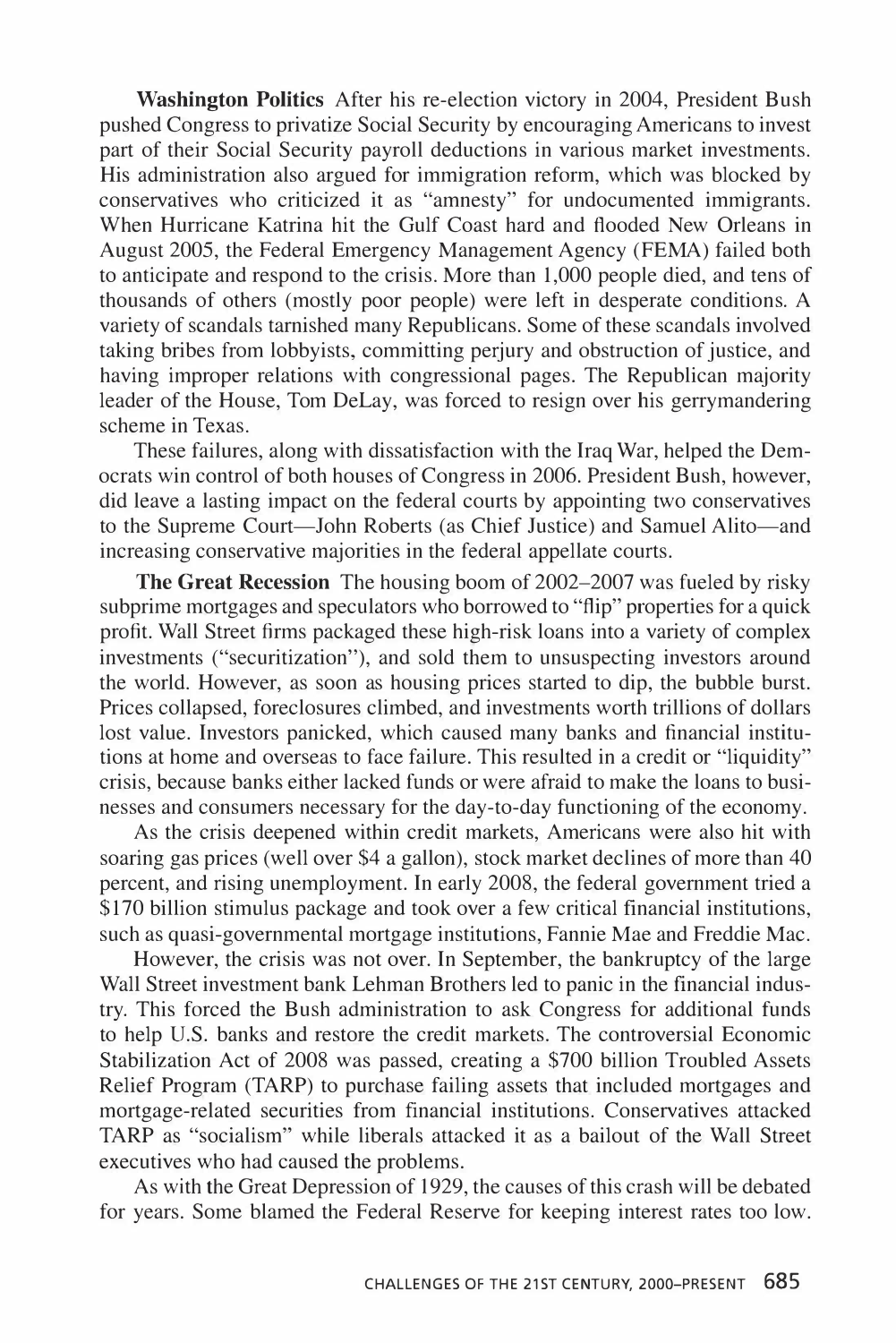Others criticized excessive deregulation of the financial industry. And others saw the cause in government efforts to promote home ownership. Moreover, real estate bank fraud and Ponzi schemes, such as the estimated 18 billion dollars lost by investors in a fraud committed by Bernie Madoff, also helped to destroy investor confidence. Whatever its cause, the crisis significantly affected the 2008 election.

### *Election of 2008*

For the Democrats, Senator Hillary Clinton of New York, wife of former President Bill Clinton, was the early favorite to become the first woman to head a national ticket. However, the big surprise of this election came after a long primary battle. A 47-year-old, charismatic, African-American, junior senator from Illinois, Barack Obama, captured the Democratic nomination for president. Obama chose as his running mate Joseph Biden of Delaware, an experienced member of the Senate. In the shadow of the unpopular Bush administration, the Republicans nominated Senator John McCain of Arizona, a Vietnam War hero and a political "maverick" who hoped to appeal to undecided voters. McCain selected Governor Sarah Palin of Alaska, a 44-year-old, relatively unknown politician. She became only the second woman to run for the vice presidency on a major political party ticket.

The McCain-Palin ticket briefly led in the polls, but the economic crisis, Obama's message for change, and his well-funded grassroots campaign helped the Democrats win in November. The Obama-Biden ticket gained 7,000,000 more votes than McCain-Palin. Obama won with a decisive 364 electoral votes to McCain's 174 by taking eight states (including Florida, Ohio, Virginia, and North Carolina) that had been won by Bush in 2004. The Democrats also increased their majorities in the House and Senate well beyond their victories in 2006.

An estimated 1.5 million people, the largest crowd ever to attend a presidential inauguration, gathered around the U.S. Capitol to witness the historic oath-taking of the nation's 44th American president. The election of the first African American as president of the United States was historic, but Barack Obama and the Democrats now faced the country's worst economic crisis since the Great Depression, two unfinished U.S. wars, and a world increasingly skeptical of U.S. power and leadership.

# **The First Obama Administration, 2009-2013**

President Obama appointed his Democratic primary foe, Hillary Clinton, as Secretary of State and Eric Holder as the first African-American Attorney General. Obama re-appointed a Republican, Robert Gates, as Secretary of Defense to provide operational continuity in the Iraq and Afghanistan wars.

**The Transition** The rapidly growing economic crisis dominated the transition between President Bush and President Obama. Congress approved the use of the second half of the controversial TARP funding-\$350 billion. At Obama's request, Bush used more than \$10 billion of TARP funds to support the failing automakers, General Motors (GM) and the Chrysler Corporation.

**Presidential Initiatives** President Obama signed a number of executive orders to overturn actions of the Bush administration. He placed a formal ban on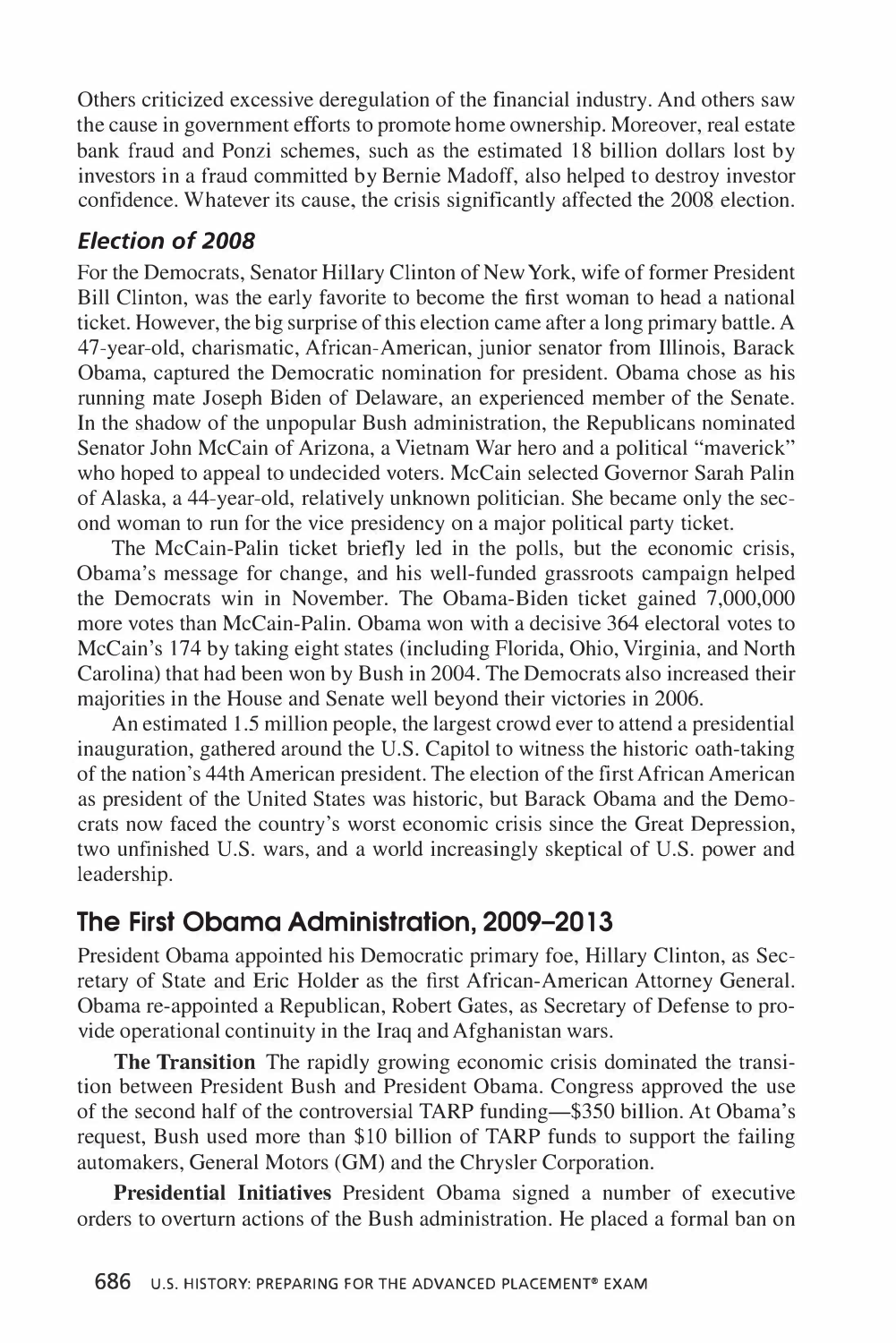torture by requiring that Army field manuals be used as the guide for interrogating terrorist suspects. The new president expanded stem-cell research and ended restrictions on federal funding of overseas health organizations. One of the first bills passed by Congress that Obama signed was the Lilly Ledbetter Fair Pay Act that strengthened protection of equal pay for female employees. Obama failed to carry out all of his campaign pledges. He had vowed to close the U.S. prison at Guantánamo Bay, Cuba, but failed to win needed Congressional support.

**Economic Stimulus** The "Great" or "Long" Recession started in late 2007 in the United States, and while financial sectors such as the stock market had recovered by 2013, unemployment peaked at more than 10 percent in 2009 and persisted at levels above 7 percent through 2013. Based on Keynesian economic ideas to avoid a greater depression, Obama and the Democrats enacted a number of programs to promote recovery and financial reform.

The American Recovery and Reinvestment Act of 2009 provided a \$787 billion economic stimulus package designed to create or save 3.5 million jobs. Included was \$288 billion for tax cuts to stimulate spending, and \$144 billion to help state and local governments maintain jobs and services. The balance of the package was for construction projects, health care, education, and renewable energy.

With General Motors and Chrysler Corporation near collapse, the Obama administration became deeply involved in the recovery of the domestic auto industry. The government temporarily took over General Motors ("Government Motors") while it went through bankruptcy, and guided the sale of Chrysler to Fiat, an Italian automaker. The popular "Cash for Clunkers" program provided \$3 billion in incentives to U.S. residents to scrap old cars in order to promote sales and to purchase new, more fuel-efficient vehicles.

The Great Recession revealed serious flaws in the federal oversight of financial institutions. The comprehensive Dodd-Frank Wall Street Reform and Consumer Protection Act (2010) was designed to improve regulations of banking and investment firms, and to protect taxpayers from future bailouts of "too big to fail" businesses. The act also set up a new Bureau of Consumer Protection to regulate consumer products, such as mortgages and credit cards. Some criticized the act for not breaking up the big banks that contributed to the meltdown of the economy and needed the bailouts.

**Health Care** The U.S. "fee for service" medical system was the most expensive in the world, but produced mixed results. It promoted innovation, but left more than 45 million people outside the system to seek medical care in emergency rooms. The Patient Protection and Affordable Care Act of 2010 ("Obamacare") aimed to extend affordable health care insurance to an additional 25 to 30 million Americans through combinations of subsidies, mandates, and insurance exchanges while introducing medical and insurance reforms to control health care costs. The act required insurance companies to accept patients regardless of pre-existing conditions and to spend at least 80 percent of every premium dollar on medical care, or rebate their customers. Republicans opposed the law for its regulations and costs. Many Americans were confused by its complexity.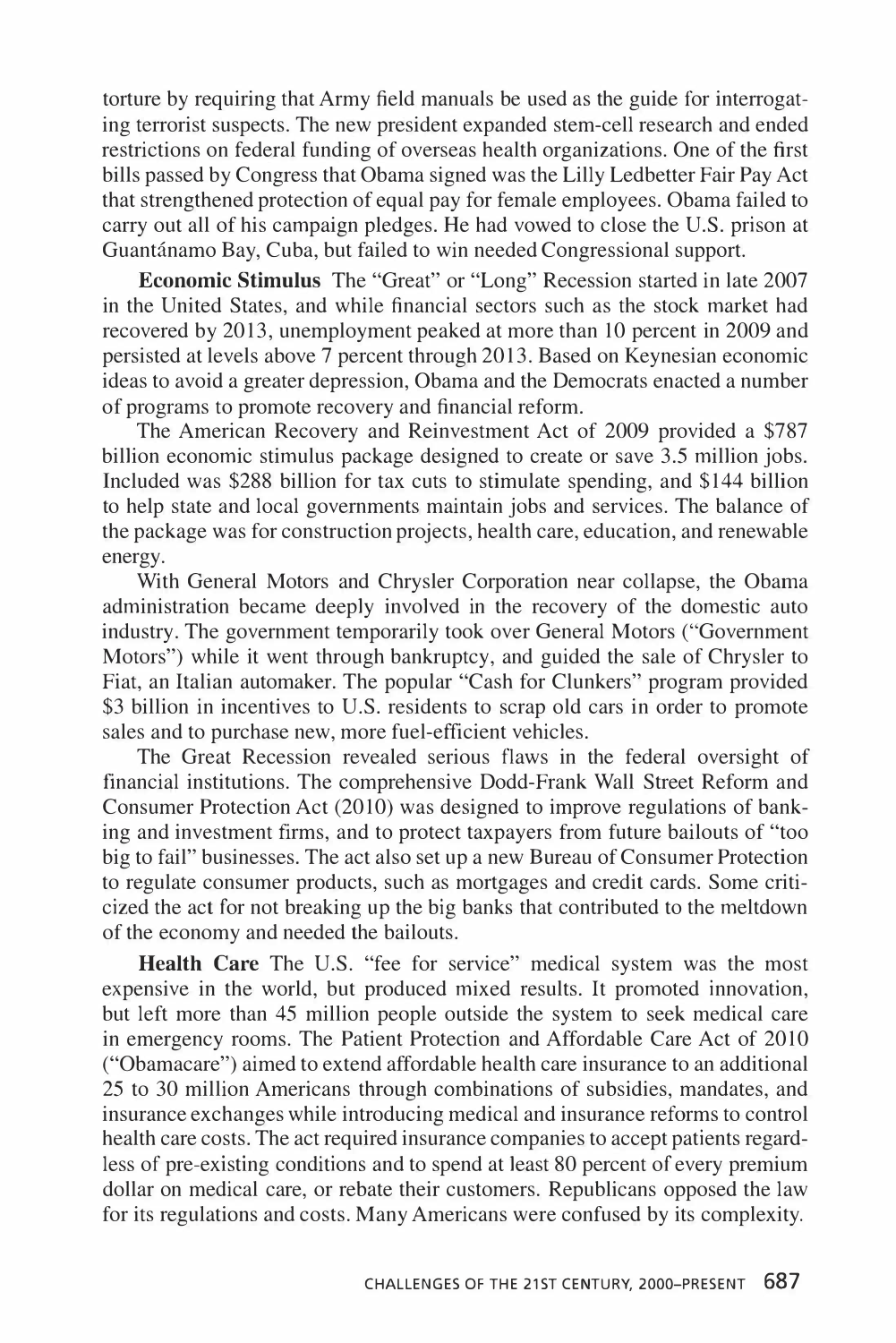**Budget Deficits** The recession both lowered the federal tax income collected and increased government spending on recovery programs. The combination tripled the annual deficit to \$1.75 trillion in 2009 (the largest in history), and increased the national debt from \$9 trillion in 2007 to \$16 trillion by 2012. Economists were not as worried about the short-term deficits as much as the long-term growth of the national debt. As the baby boom generation reached retirement age, rising Medicare and Social Security costs would also add to future deficits.

In 2010 Obama created a presidential commission to make recommendations "to achieve fiscal responsibility over the long run." The commission produced the "Bowles-Simpson Plan," which would have eliminated the deficit by 2035 through \$2 of spending cuts for every \$1 increase in revenues. The compromise was widely praised, but rejected by Democrats for its cut to social services and by Republicans for its tax increases. "Compromise" had become a dirty word in Washington.

**The Tea Party and 2010 Mid-Term Elections** The president's initial efforts at bipartisanship were largely rejected by the Republicans, but the Democrats controlled Congress during part of Obama's first two years, which enabled them to pass landmark legislation with little or no Republican support.

The opposition to the deficits, the growing national debt and "Obamacare" coalesced in a loosely united conservative and libertarian movement known as the Tea Party. Many in the movement focused on economic issues and limited government, but others campaigned on gun rights, prayers in schools, outlawing abortions, and preventing undocumented immigration. In the fall of 2010, the Republicans took over the House with a 242 to 193 majority, and reduced the Democrats majority in the Senate to 53 votes, which included two independents.

**Congress in Gridlock** In a very partisan political climate, divided government produced budget stalemates, threats of government shutdown, and a danger of default on the national debt. The rival parties produced competing plans to reduce the deficit by more than \$4 trillion, but could not agree on taxes or spending cuts. In August 2011, as the deadline to raise the debt ceiling closed in, the two sides agreed to cut \$900 billion in spending and an additional \$1.4 trillion cuts to be worked out by a bipartisan super-committee. The uncertainty and gridlock in Washington led Standard & Poor's to downgrade the U.S. AAA credit rating.

A presidential election year is usually not very productive, but 2012 proved the least productive year in Congressional history since 1947, passing only 61 bills out of 3,914 bills. Even the infamous "do-nothing Congress" of 1948 passed more legislation. The super-committee also failed, and the threat of "sequester" across-the-board spending cuts seemed likely in 2013.

**Obama's Foreign Policy** President Obama was elected in part because of his opposition to the Iraq War and his promise to end the unilateral approach overseas that had damaged the reputation of the United States during the Bush presidency.

**Iraq** In early 2009, the President developed a plan to wind down U.S. ground combat operations in Iraq. U.S. military support and air power continued to help the Iraqi forces battle insurgents through the end of 2011, when the last of U.S.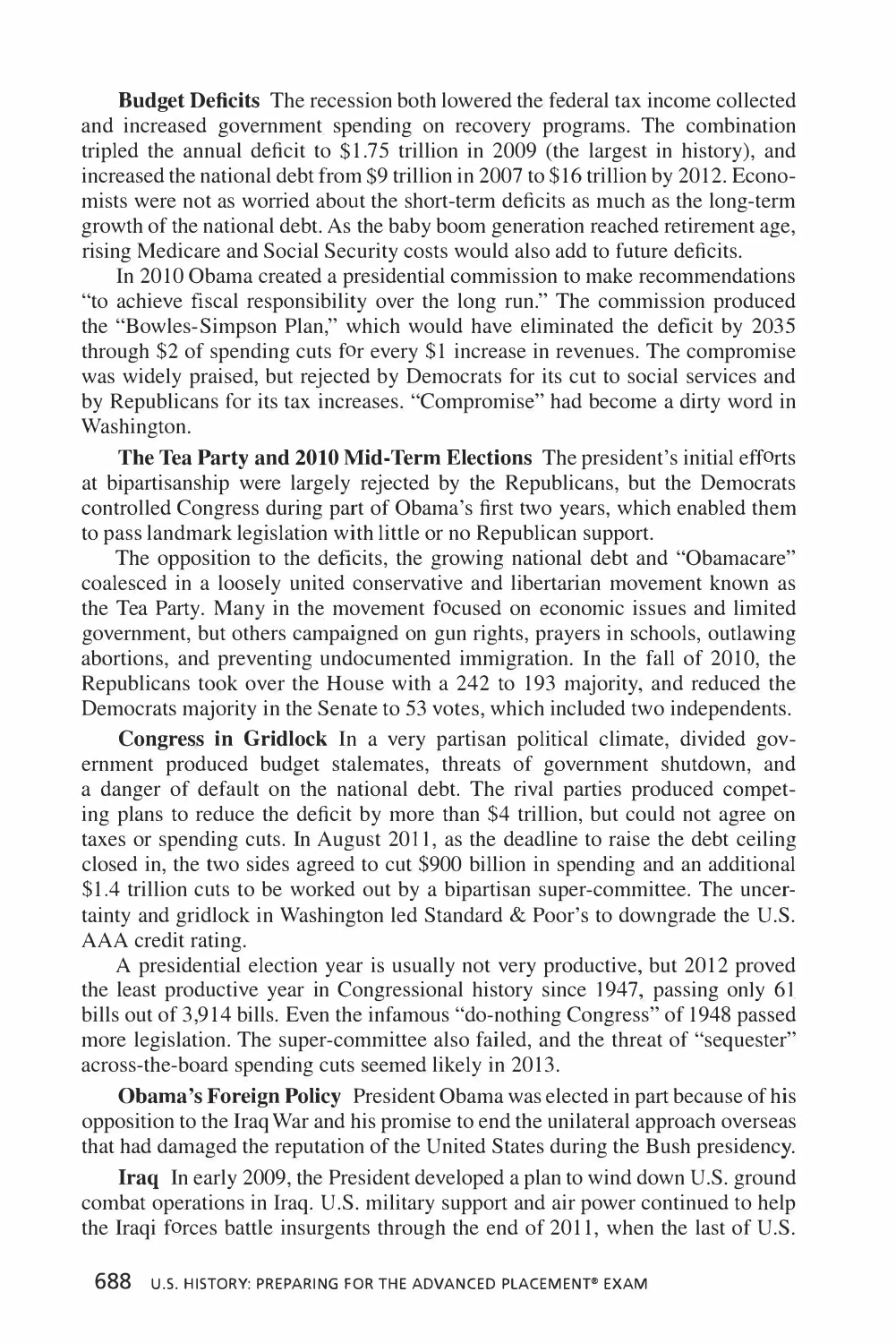forces were withdrawn. Nearly 4,500 U.S. soldiers had died in Iraq and about 32,000 had been wounded in action during this controversial war. Iraqi deaths in the war were well above 100,000. After the U.S. left, Sunni and Al-Qaeda insurgents continued to terrorize the majority Shiite government.

**Afghanistan** The Obama campaign charged that the Bush administration had ignored Afghanistan by invading Iraq. As president, Obama made fighting Al-Qaeda and the Taliban in Afghanistan a priority. He approved adding 17,000 troops to the U.S. forces in Afghanistan in 2009 and then 30,000 more in 2010. The counterterrorism surge proved effective in Afghanistan, but the increased use of pilotless drone attacks on terrorists in Pakistan intensified anger against the United States.

**Death of Osama bin Laden** In May 2011, Osama bin Laden, the leader of Al-Qaida, was killed in Pakistan in a clandestine operation of the CIA and Navy SEALS. The death of bin Laden and other top leaders of Al-Qaeda raised the question of whether the U.S. role in the area was completed. In 2012, President Obama and President Karzai of Afghanistan signed a long-term partnership agreement. The new focus for U.S. forces was to train and support the Afghanistan military and to end the U.S. combat mission by the close of 2014.

**Arab Spring** In June of 2009, President Obama traveled to Egypt and gave a speech at the University of Cairo calling for a "new beginning" in relations between the Islamic world and the United States. The president was soon tested through his response to a wave of protests across the Middle East and North Africa in 2010 known as the "Arab Spring." Civil unrest and armed rebellion toppled governments in Tunisia, Libya (the leader, Muammar Gaddafi, was killed), Egypt (the leader, Hosni Mubarak, was imprisoned) and Yemen, and produced an ongoing civil war in Syria. Governments in Morocco, Algeria, Jordan, Oman, Bahrain, Kuwait, and Saudi Arabia made a variety of concessions to protesters to maintain peace. Obama's sympathy for pro-democracy protesters upset U.S. allies in the conservative oil-rich Persian Gulf states. At home, Obama was criticized for not intervening more forcefully in failed states such as Libya and Syria.

**Asia and Europe** Events in the Middle East limited the president's planned "pivot" to Asia. The administration understood that America's economic and strategic future would be closely tied to the Pacific Rim. Economists predicted that by 2030, the economies of Asia would be as large as the combined economies of North America and Europe, ending two centuries of Western dominance. U.S. preoccupation with the Middle East, terrorism, and budget gridlock provided China with more opportunities to project its growing power around the world.

At first, President Obama was praised in Europe primarily for not being George W. Bush. The European Union continued to struggle through the debt crisis in member countries such as Greece, Spain, and Ireland. It took German leadership to save the euro as a common currency. One commentator summed up the Atlantic partnership, "Europe does not want to be pushed around by the U.S., but it wants the U.S. to push others around on its behalf."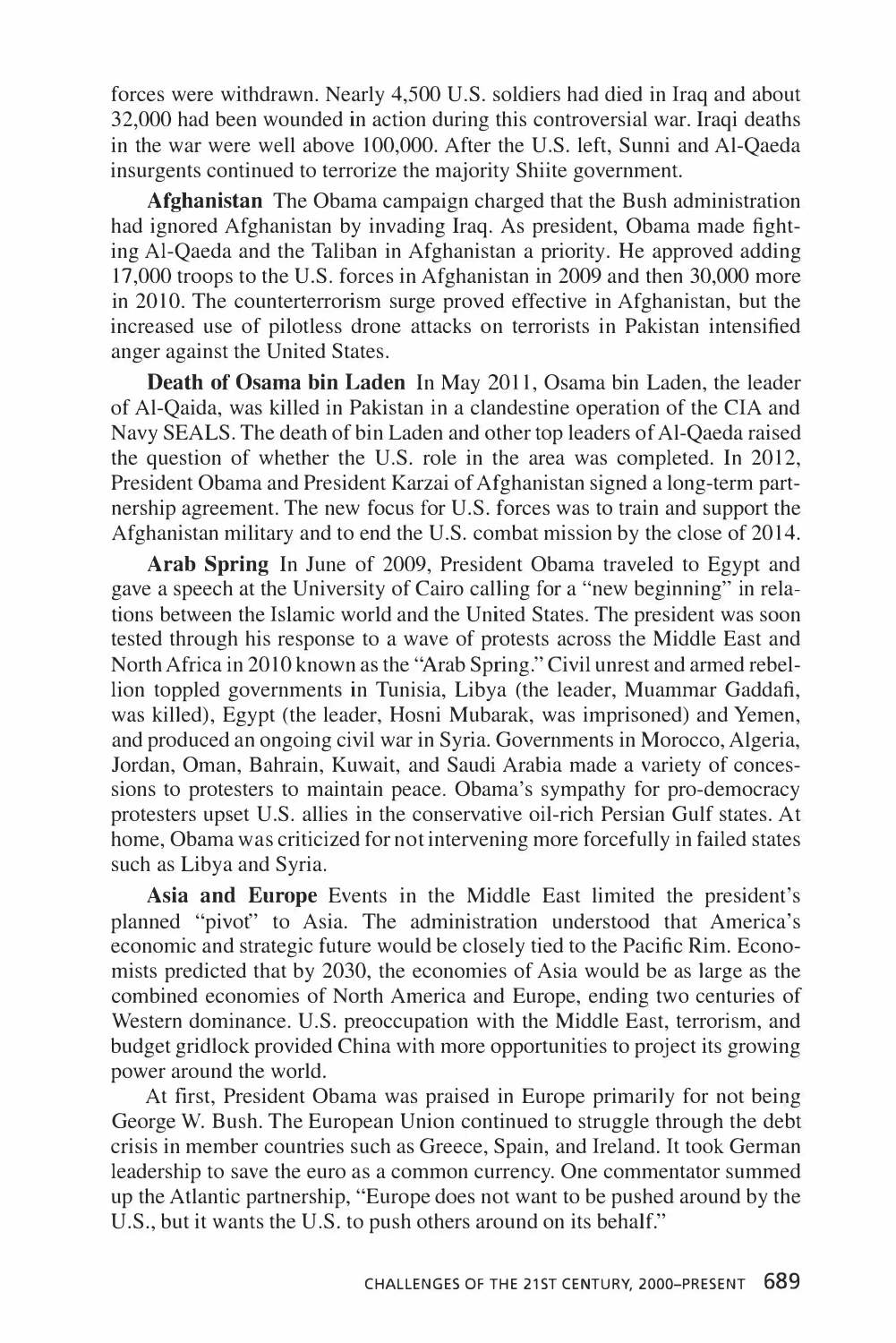# **Election of 2012 and 2014**

The presidential election of 2012 was dominated by issues related to the Great Recession, the Affordable Care Act, illegal immigration, and the long-term fiscal health of the United States. Republicans conducted a long, hard-fought battle for their party's nomination before selecting Mitt Romney, former governor of Massachusetts. President Obama defeated Romney with 332 to 206 electoral votes and a five- million-vote advantage in the popular vote. The president ran very strongly among Hispanic voters, winning 71 percent of their votes. Political analysts predicted that unless Republicans gained more Hispanic support, they would become uncompetitive in future nationwide elections.

In Congress, Republicans could celebrate after the election of 2012 by keeping their strong majority in the House of Representatives, while the Democrats retained control of the Senate. However, the election of 2014 again proved the strength of the Republican turnout in non-presidential elections as the Republicans took control of both House and Senate.

# **Second Obama Administration**

The division between the Democratic president and the Republican-controlled Congress continued in Obama's second term. Compromise was difficult and rare.

**Partisan Budget Conflicts** In early 2013, Congress passed a compromise tax bill that preserved the Bush tax cuts for incomes of \$400,000 and less and allowed the top tax rate to rise to 39.6 percent for higher incomes. However, Congress was unable to compromise on the annual budget, so "sequestrations, " automatic cuts across both domestic and defense spending, went into effect. House Republicans tried more than fifty efforts to overturn or defund the Affordable Care Act, including a shutdown of the government for 16 days and threatened default on the national debt. Budget compromises between Democrats and Republicans remained illusive through the spring of 2015.

**Gun Violence** The mass shootings of 26 children and teachers in Connecticut, 9 African-Americans in a South Carolina church, and others sparked more debates over guns. President Obama's proposals to tighten gun laws and background checks to keep guns out of the hands of people with mental health problems went nowhere in Congress because of opposition from the gun lobby.

A different type of gun violence came to public attention because of a series of shootings of unarmed black youths by police. Across the country, people demanded reforms in police procedures.

**Terrorism** The fear of home-grown terrorism proved real when two selfradicalized brothers set off two bombs at the finish line of the Boston Marathon, killing 3 people and injuring more than 250 others. Both brothers were motivated by extremist Islamic beliefs. Intelligence and police efforts continued to stop dozens of possible attacks in the United States, but the Boston bombing and further attacks on police and military personnel proved how difficult it was to prevent such attacks by isolated individuals. Efforts to prevent terrorism sometimes clashed with civil liberties and human rights.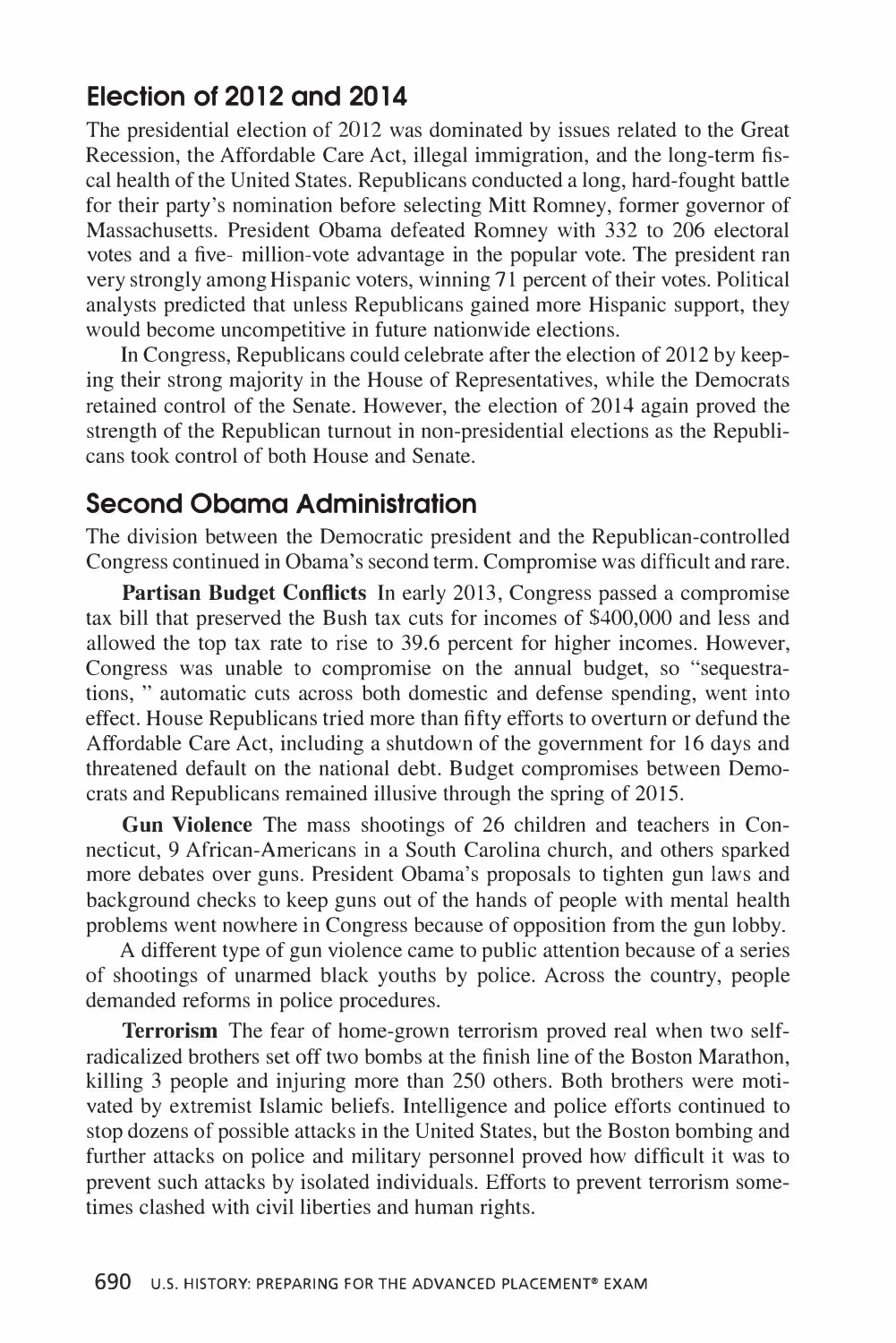**Foreign Policy** Though the United States remained the world's leading superpower, it faced many challenges. The sectarian division between Sunni and Shiite Muslims worsened. In "failed states," such as Iraq, Syria, Libya, and Yemen, radical terrorist found safe havens. In Iraq and Syria, one of these groups, ISIS (Islamic State of Iraq and Syria) or ISIL, vowed to reestablish a worldwide caliphate under strict Islamic law. The well-financed movement used social media to recruit from around the world. Former members of the Iraqi military, driven from power in the U.S. invasion of Iraq in 2003, also joined ISIS. President Obama, while reluctant to return American soldiers to the battlefields in Iraq and Syria, did commit American air power and trainers to help Iraqi soldiers to stop ISIS.

In Iran, the election of a new leader provided an opportunity to start negotiations over that country's nuclear energy program. In 2015, the United States and other world powers negotiated to prevent the development of nuclear bombs by Iran, at least in the near future.

In Europe, tensions between Russia and the NATO countries centered on Ukraine. Though an independent country today, the region had been ruled from Moscow for most of the past two centuries. When Ukraine's pro-Russian government was overthrown by a popular movement, Russia responded by annexing a southern province of Ukraine -- Crimea -- and supporting a revolt in the eastern part of the country. The United States and European nations protested by placing economic sanctions on Russia. Relations between NATO countries and Russia were at the lowest point since the end of the Cold War.

China's move to create new territories in the South China Seas threatened Southeast Asian nations and free passage through international waters long protected by the U.S. Navy. Cyber warfare also emerged as a serious threat in the 21st century as China, Russia, and other nations, as well as criminal groups, used the Internet to steal private and government data.

Close to home, President Obama started a step-by-step normalization of relations with Cuba. In 2015, the two countries agreed to open embassies in Havana and Washington for the first time since the Eisenhower administration.

### **Contemporary Issues and the Roberts Court**

The observation that Americans try to settle their most vexing problems in the courts still held true in the early 21st century. President George W. Bush appointed to the Supreme Court the conservative Samuel Alito and, as Chief Justice, John Roberts. President Obama appointed the more liberal Sonia Sotomayor and Elena Kagan, which did not change the balance on the court. Justice Anthony Kennedy proved the key,deciding vote in many 5-4 decisions.

**Affirmative Action and Voting Rights** Since the 1970s, conservatives had attacked federal and local government efforts to address the legacy of racial discrimination through affirmative action. In 2007, the Roberts Court ruled in a 5-4 decision that local school districts could not use race to assign students to achieve diversity.

While the Court overturned the actions of local school districts, it deferred to states on voting rights. For example, it upheld an Indiana law requiring citizens to have a photo identification card to vote. More broadly, in 2013, the Court's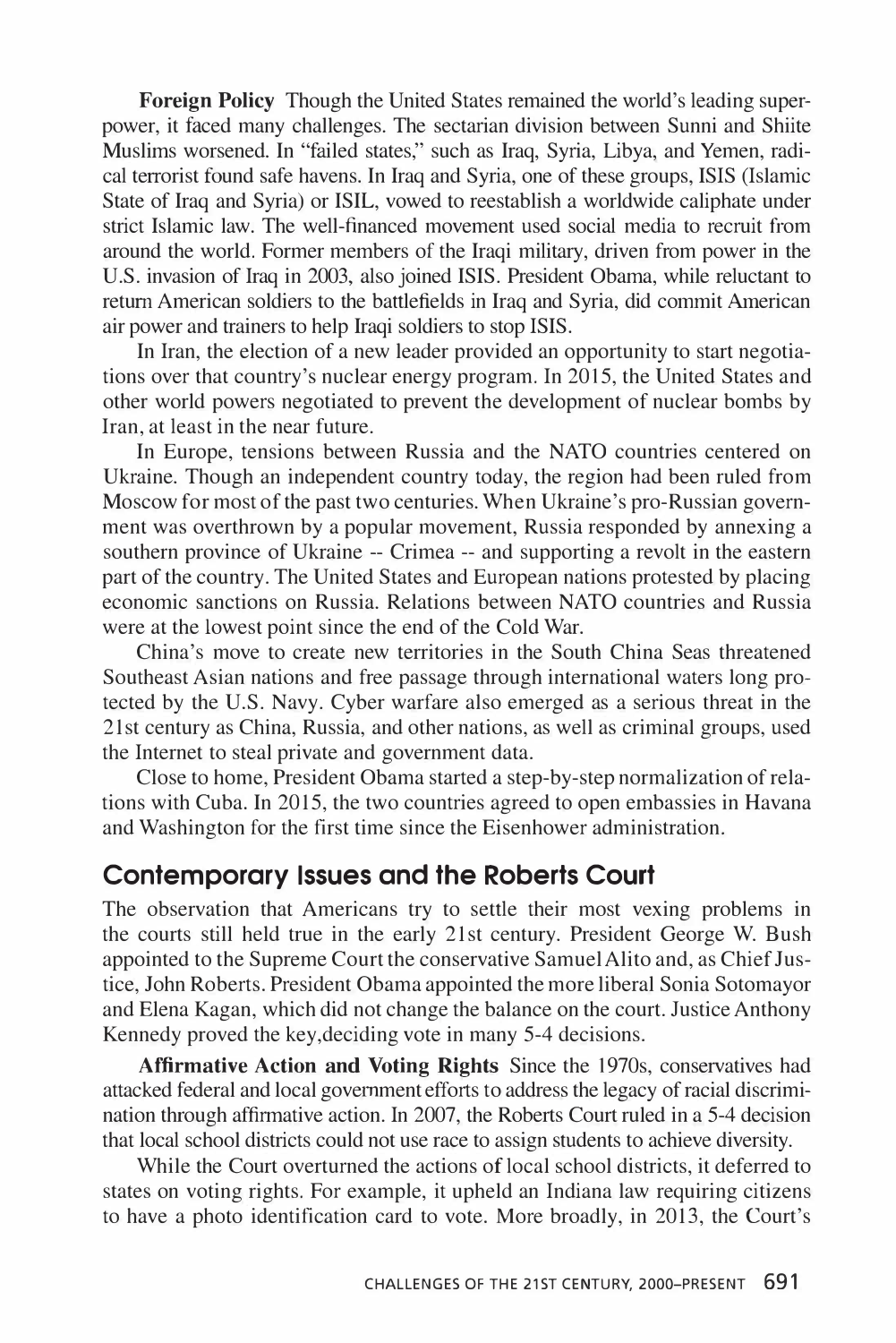decision in *Shelby County v. Holder* struck down an important provision of the Voting Rights Act of 1965 (renewed in 2006). This provision required that certain states with a history of voter discrimination obtain prior federal approval of any changes in voting laws. Roberts argued that voting patterns had changed and minority voters no longer needed the same protections.

**Elections and Money** After decades of Congressional efforts to limit the influence of big money in elections, the Supreme Court ruled in *Citizens United v. Federal Election Commission* (2010) that corporations were "legal persons" and had the same rights as individuals to buy ads to influence political elections. This ruling opened a flood of new money from wealthy donors, who began to replace the role of traditional parties in local and national elections.

**Environment** The Obama administration used the stimulus bill to promote reduced reliance on oil and more development of alternative energy sources, such as solar and wind. However, many in Congress disagreed with the science behind global warming and opposed tighter controls of greenhouse gases. With Justice Kennedy joining the more liberal justices, the court ruled 5-4 in Massachusetts v. EPA (2007) that the EPA had the authority under the Clean Air Act to regulate carbon dioxide and other greenhouse gases. In 2015, the Supreme Court ruled in a 6-2 decision that under the Clean Air Act, the EPA had the authority to regulate air pollution emitted from coal plants that cross state lines.

**Gay Rights** The gay rights movement achieved significant gains in the 21st century. In 2010, Congress repealed the Clinton era "Don't Ask, Don't Tell" to end discrimination of gays in the military. In 2013, the Supreme Court, in a 5-4 ruling, declared the 1996 Defense of Marriage Act unconstitutional and let stand a California court's overturning of a state law banning same-sex marriage. By 2015, over thirty states allowed same-sex marriage by law or court order. In a 5-4 decision written by Justice Kennedy, the Supreme Court ruled in *Obergefell v. Hodges* that same-sex couples have the fundamental right to marry under the 14th Amendment, which denies states the power to "deny to any person within its jurisdiction the equal protection of the laws." The quick turnaround in same-sex marriage issue surprised most Americans and angered states' rights advocates.

**Gun Rights** In 2008, in another 5-4 decision, the Supreme Court ruled in *District of Columbia v. Heller* that the 2nd Amendment protects an individual's right to possess a firearm unconnected with service in a militia. Justice Scalia used the original intent argument to support the majority opinion.

**Immigration** The question of the futures of an estimated 11 million undocumented immigrants and of how to provide border security also divided the nation and the courts. Unhappy with federal policies, Arizona took on the issues. In *Chamber of Commerce v. Whiting* (2011), the Roberts Court ruled that a state had the right to require employers to check the immigration status of potential employees. However, in *Arizona v. United States* (2012), Justice Kennedy again voted with the four more liberal justices, and the Court ruled that federal immigration law pre-empts most of the state's anti-immigration law.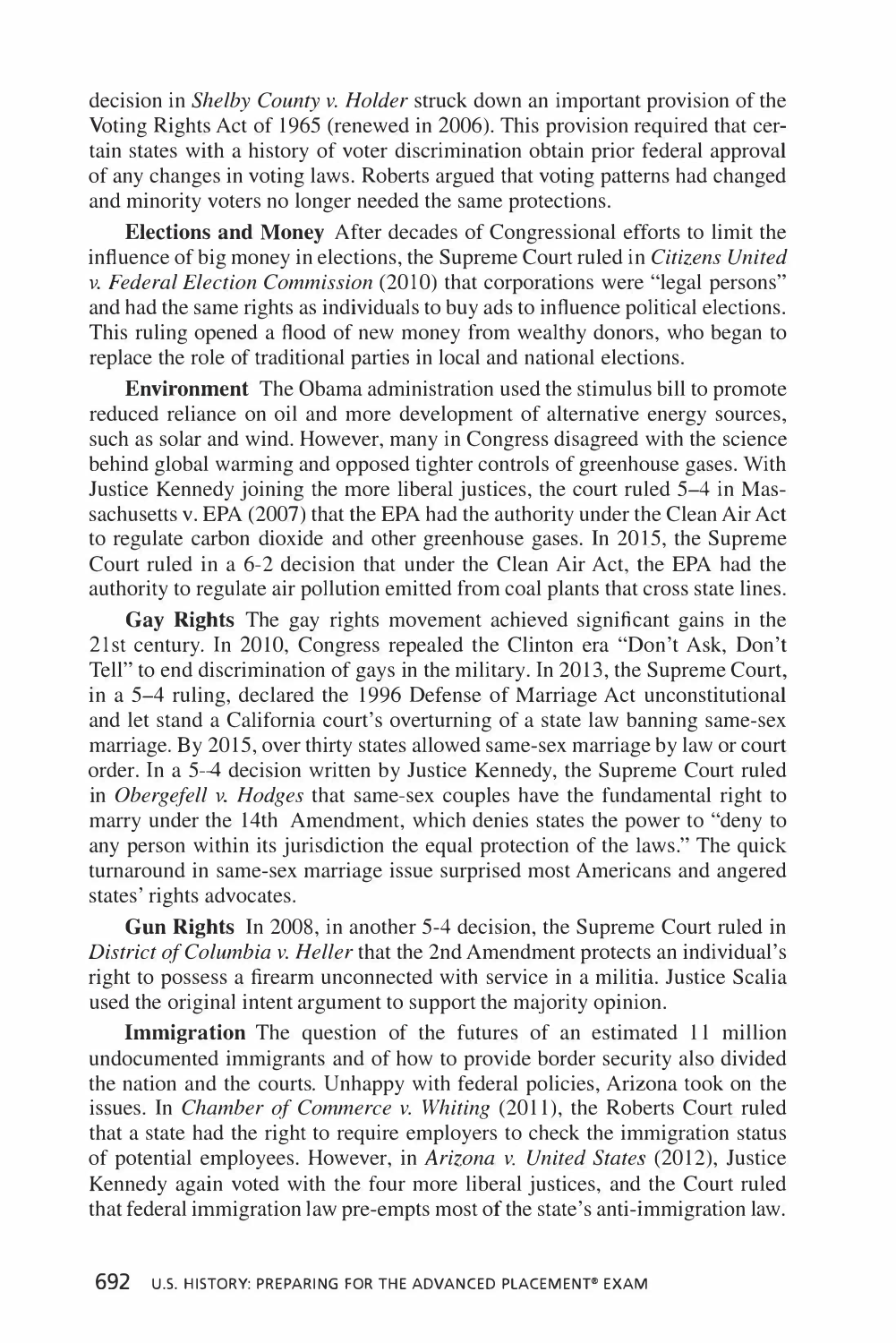**Health Care** The Affordable Care Act was under continuous attack in court cases. The legal challenge centered on whether the federal government had the authority to mandate Americans to buy health insurance or pay a penalty. The fate of health care law did not look promising when Justice Scalia asked whether the federal government could next require Americans to buy broccoli. However, in *National Federation of Independent Business v. Sebelius* (2012), Chief Justice Roberts and the four more liberal justices ruled that the requirement that individuals must purchase health insurance or pay a penalty was a constitutional exercise of Congress's authority to levy taxes. In the 2015 decision of *King v. Burwell,* a 6-3 majority, led by Chief Justice Roberts, again upheld a key provision of the Affordable Care Act, allowing subsidies to lower-income Americans in federal health insurance exchanges as well as state exchanges.

Some observers noted that, with a Congress too divided to address the complex issues of the times, more decisions were falling to the courts to settle, from elections to health care. If it continues, the Roberts Court may become one of the most influential courts in American history.

#### **HISTORICAL PERSPECTIVES:** WHAT CAUSES BOOMS AND BUSTS?

The Great Recession renewed the debate over the causes of depressions and the role of government in the economy. Economic collapses caused by financial crises, such as the Panic of 1837, have been far more severe and long-lasting than those caused by industrial overproduction. Kevin Phillips in *Bad Money* (2008) argued that the danger to the U.S. economy increased after the 1970s because financial services, especially those profiting from creation and leveraging of debt, became more profitable than manufacturing. He viewed this "financialization" of the economy as dangerous because it will lead to national decline as it did for the Spanish, the Dutch, and the British in the past.

At the heart of many debates among economists is their confidence in markets. Has history shown that markets are free and rational or that they are often inefficient and easily manipulated? The conservative view, drawing upon the ideas of economists such as Friedrich Hayek and Milton Friedman, is that markets have worked so well that government should stay out of the way. On the other side, Joseph Stiglitz argues that markets have often failed because of imperfect or false information, such as the fraudulent sale of repackaged subprime mortgage debt around the world. From his viewpoint, markets need government supervision to avoid more economic calamities, which are harder on ordinary working people than on Wall Street and the banks. In reflecting on the Great Recession, former Federal Reserve Chair Alan Greenspan, who had sided with the free-market conservatives, admitted that he had been wrong and that "curative" regulation of the banking industry was needed to counter the "animal spirits" of euphoria, greed, and fear in the financial markets.